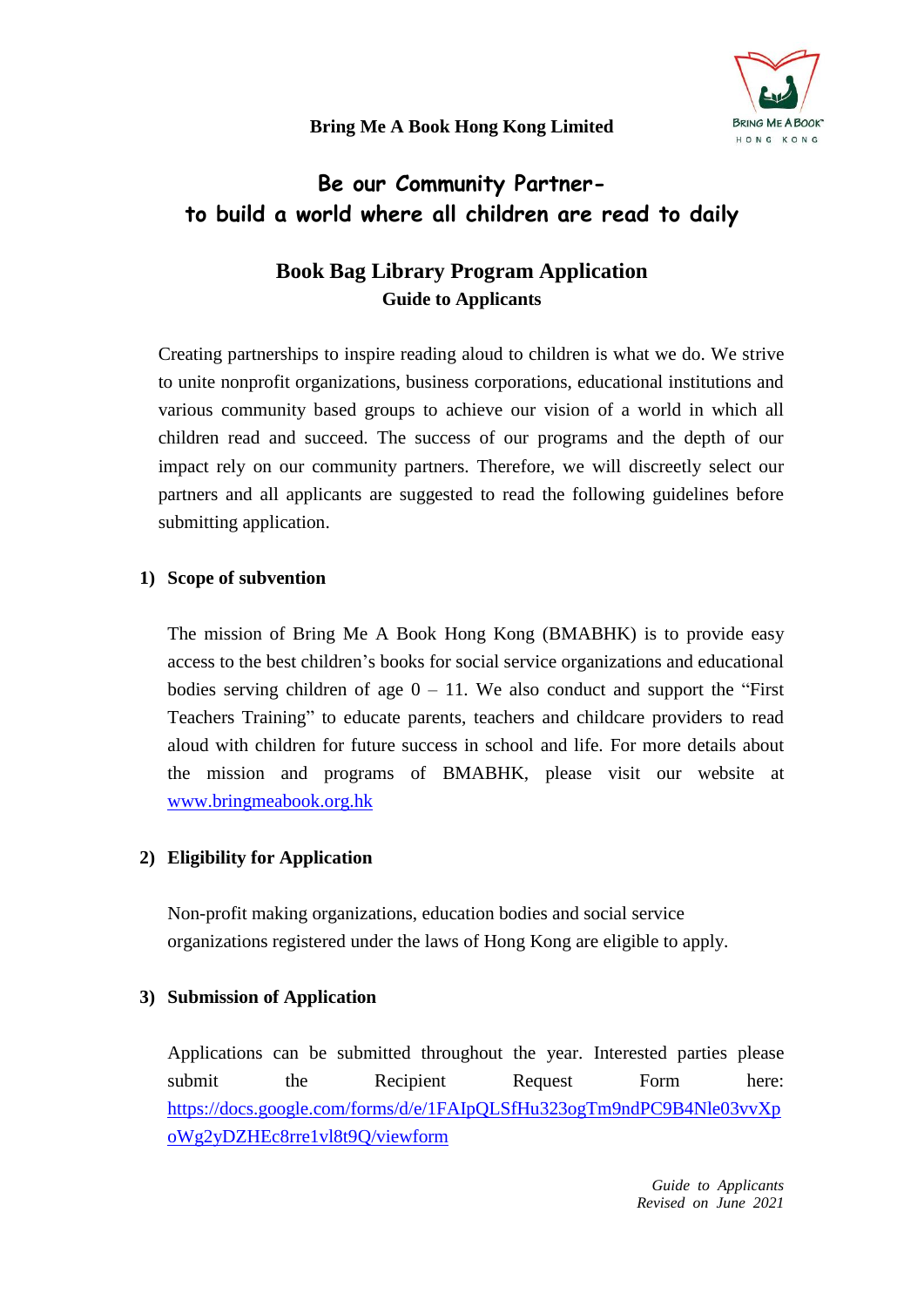## **4) The Number of Application**

Library donation will only be made to a location/ site once. If the applicants would like to apply for our library programs installed at its subsidiary sites, individual submission of application for each site is needed.

#### **5) Selection Criteria**

- a) The applicant's service delivery boundary is within Hong Kong.
- b) The applicant should clearly understand the missions and expectations of BMABHK and have the passion to ignite reading aloud to children.
- c) The applicant committed itself to fulfilling the agreement terms.

#### **6) Agreement**

This Agreement shall come into force on the date of library installation and shall continue in force for a period of **three years**. The beneficiary organization can keep the library continuously after the completion of the agreement.

#### **7) Rights and Obligations**

Rights:

- a) To obtain the training materials and gifts for parents from BMABHK while conducting the First Teachers Trainings in the agreement period.
- b) Not more than two staff of each recipient organization can join the "Train the trainer" workshop to deliver First Teachers Training in the community. Those complete the whole training will be qualified as First Teacher Trainer by BMABHK.
- c) To be given the priority to join the mass programs and publicity events of BMABHK.
- d) To be eligible to apply our voluntary service on reading-aloud to children

Obligation:

a) To provide at least **2** First Teachers Trainings with a minimum attendance of **30** parents/caregivers per year within the Agreement period.